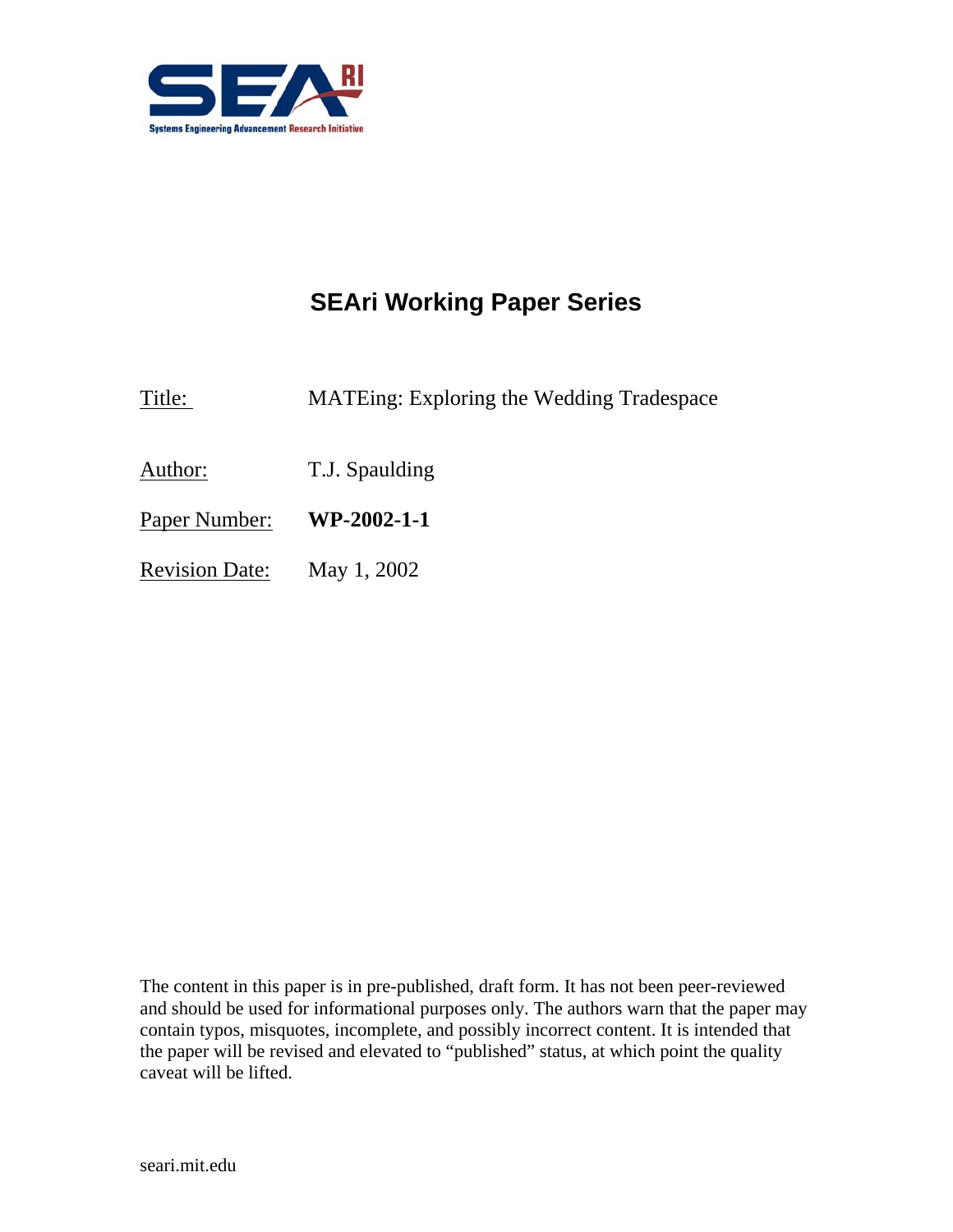# MATEing: Exploring the Wedding Tradespace

It is well proven that Nathan Diller and Adam Ross's framework for evaluating space system design choices (Multi Attribute Tradespace Exploration—MATE), provides key insights to designers regarding the complicated tradeoffs between performance and cost. Through the MATE method, one can better understand the tradespace of potential architectures, avoiding the pitfalls of focusing too early on a small number of possible points designs.

The question remains open whether MATE's success is unique to the world of space systems or has applicability in a broader context. There are surely other scenarios in which a decision maker (or decision makers) is/are inundated by system choices that admit no easily analysis through which to see potential tradeoffs. A wedding is just such a scenario…

#### Motivation for using the MATE method

Having settled (hmmm...I'd better not use the word "settled" if I show this to Dori) on a design for WIFE, which serves as the critical component of the WEDDING system, the rest of the WEDDING system characteristics can be defined. Though to some (male) decision makers (this one included) this appears to be a straightforward decision, there are, in fact, high stakes involved. Accordingly, one cannot be careful enough in making an informed and correct decision as to the WEDDING system layout. MATE offers a rigorous way to analyze the potential tradespace of WEDDING architectures, and will serve to inform the decision-maker's detailed design work.

### Selecting a decision-maker to analyze user preferences

There is really only one person (who happens to also be the primary system component) qualified (as well as empowered), to make judgments regarding the utility of various system configurations. Accordingly, WIFE was chosen for the interview process. Although there is another important system component and decision-maker (HUSBAND), for whom one would like to capture preferences, it turns out the weighting factors between these two decision makers are such that the latter's preferences are pitifully insignificant anyway.

#### Scoping

Although there are some interesting utility gains that can be made by swapping out the primary system components, for the purposes of this study, these were taken to be design constants. Much of the remaining texture of the tradespace was ignored in favor of ease of modeling. Three system parameters remained as "design knobs:"

- 1. Location: (New Orleans, Colorado Springs, Denver, Birmingham, Boston, and Maryville)
- 2. Caterer Quality: (arbitrarily chosen to be 1-5)
- 3. Date: (May 30 2003, Dec 28 2002, Jan 10 2003, June 14 2003, June 21 2003, Aug 2003)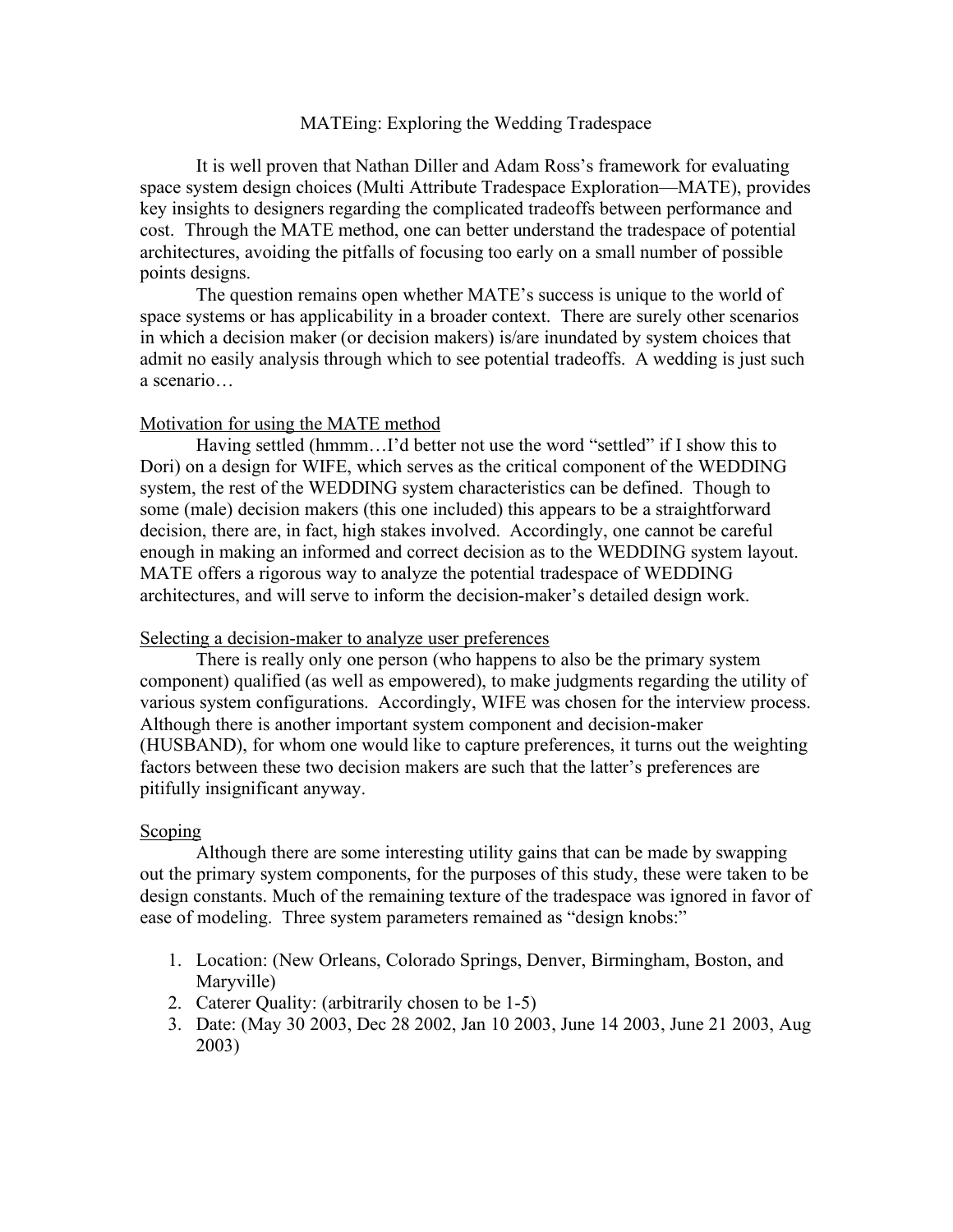These three design parameters were modeled in their effect on both cost and the four attributes on which WIFE was interviewed. The attributes are as follows:

- 1. Catering Quality: 1-5 [unitless]
- 2. % Family Attending: 20-100 [%]
- 3. % Friends Attending: 20-100 [%]
- 4. Weather Quality: 0-10 [unitless]

WIFE's preferences for these attributes were measured through intense study and personal contact. Utility curves and weighting factors are show below:



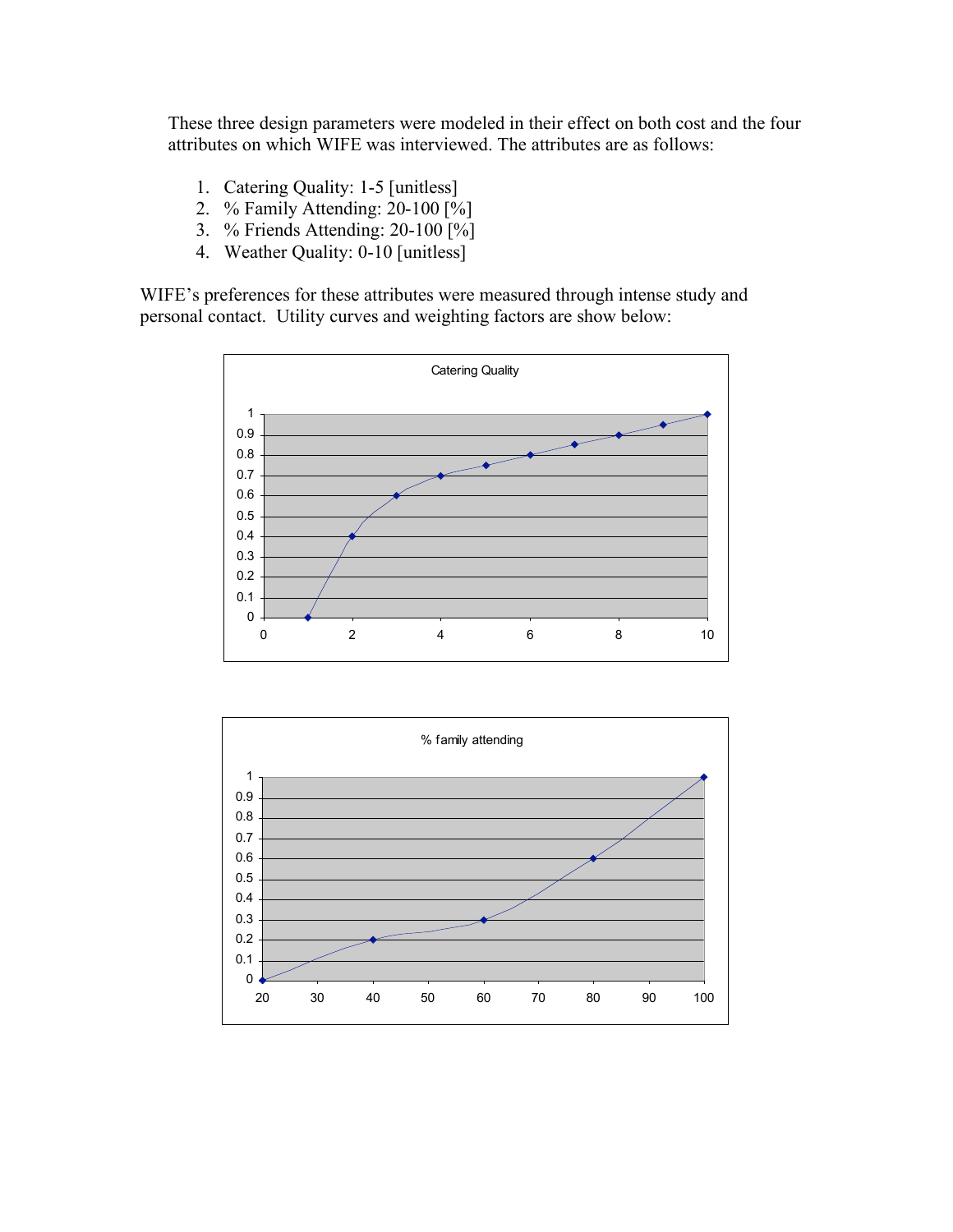



| K values:           |     |  |
|---------------------|-----|--|
| % Friends attending | 0.4 |  |
| % Family attending  | 0.6 |  |
| Quality of catering | 0.4 |  |
| Weather quality     |     |  |

Tradespace Enumeration and Modeling:

Since there are a small number of design variables, we can afford to include all 150 possible combinations in the tradespace analysis. The modeling was simple and straightforward. Each architecture was read from a database and its attribute level calculated. There was limited interaction between the various design parameters (for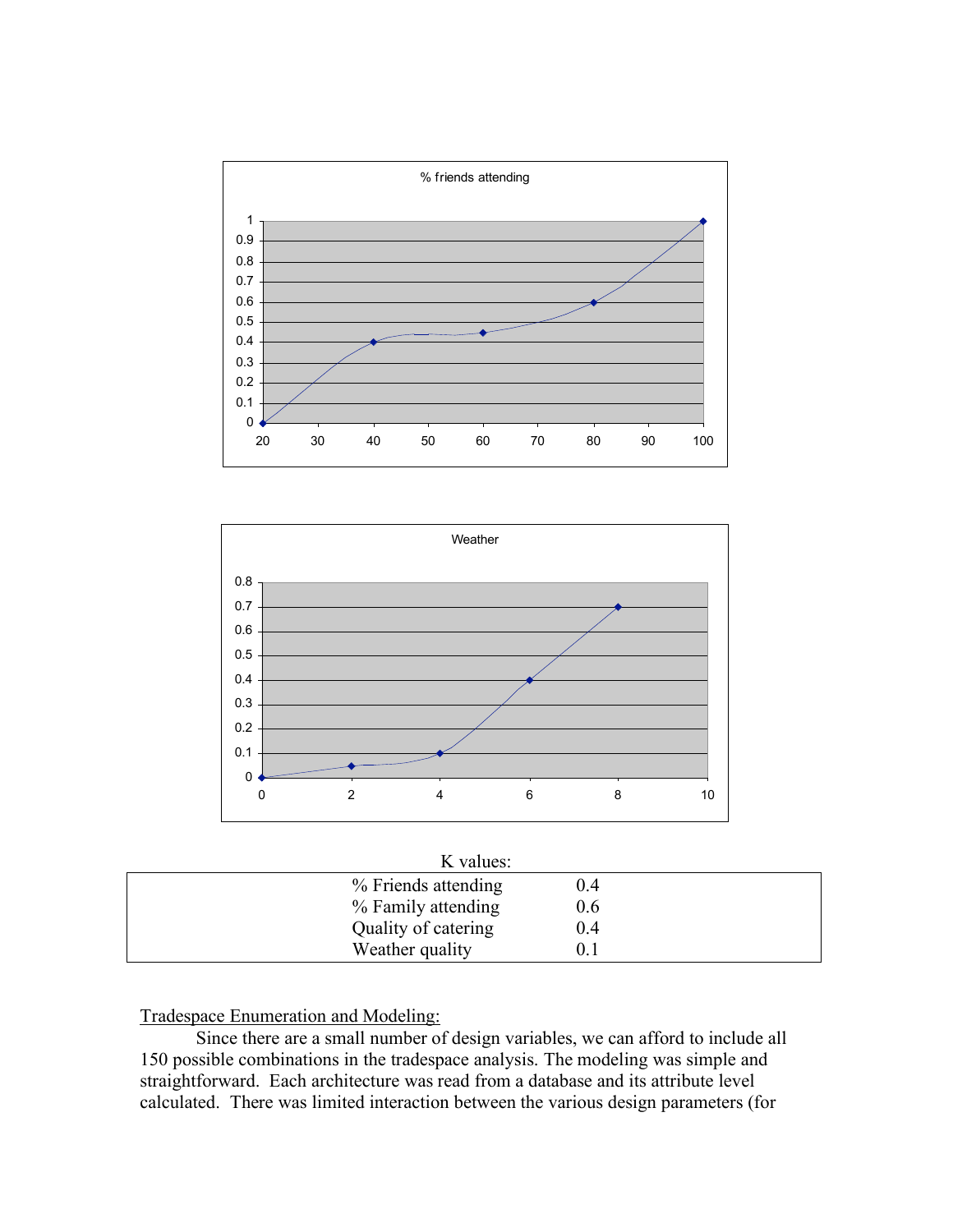instance, the location and the date interacted to produce the weather quality). With these attribute values calculated, both the cost and the multi-attribute utility of each could be found. These values were stored along with the original design characteristics.

# **Results**

The results are show below, color coded by city. There is a visible pareto-optimal front, as well as some identifiable (though as of yet unexamined) smaller structure. The primary driver was location, as can be seen by the color-coding.



KEY: New Orleans, Maryville, Birmingham, Colorado Springs, Boston, Denver